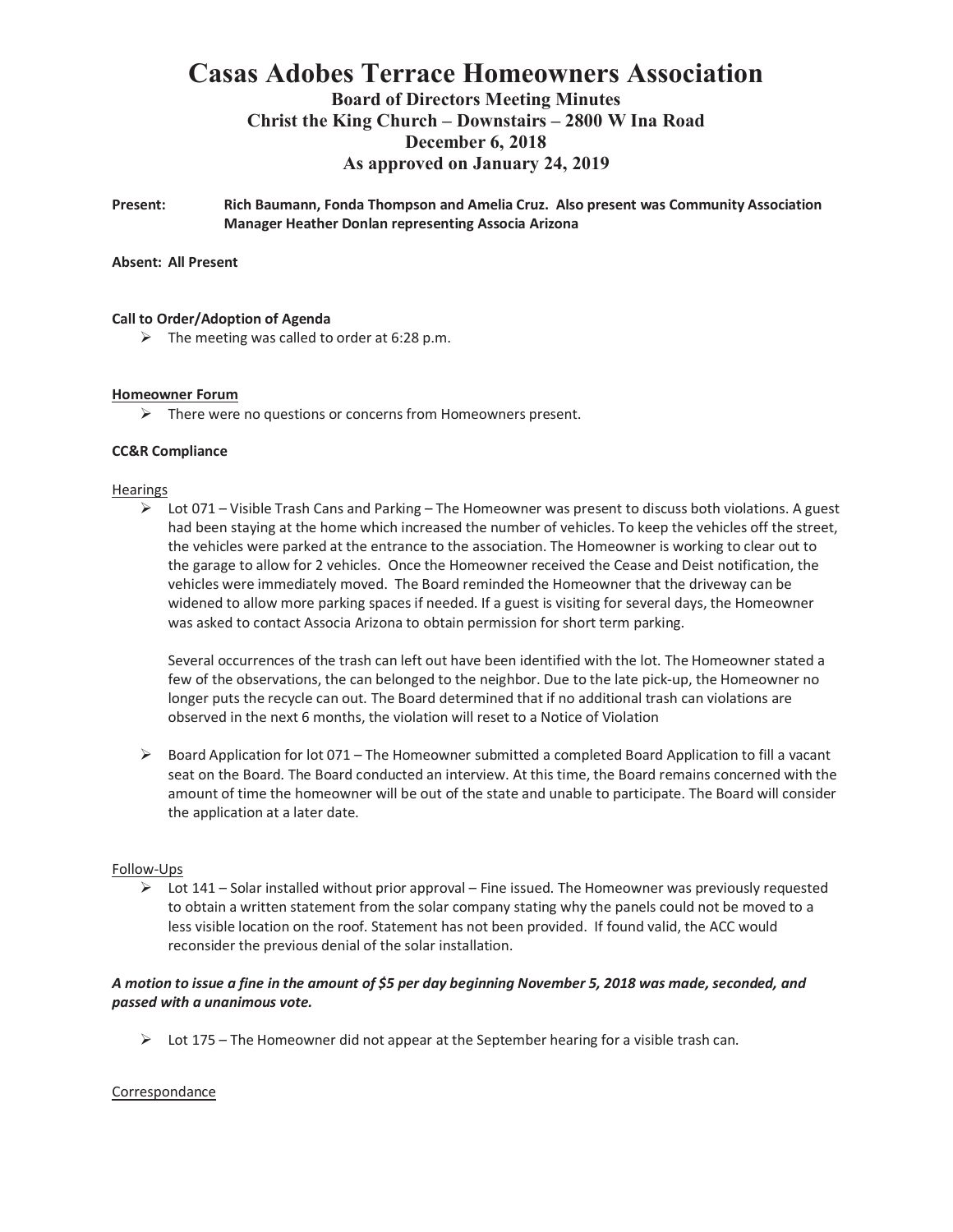## **Casas Adobes Terrace Homeowners Association Board of Directors Meeting Minutes Christ the King Church – Downstairs – 2800 W Ina Road December 6, 2018 As approved on January 24, 2019**

 $\triangleright$  Lot 133 – The Homeowner submit a request to reconsider the fine that was issued for the non-compliance issue of a visible trash can.

*A motion to waive the fine issued for the visible trash can with the exception that if the violation reoccurs in the next 6 month the amount will be reapplied with additional fines, was made, seconded, and passed with a unamious vote.*

#### **Approval of Minutes**

*A motion to approve the September 27, 2018 minutes as amended was made, seconded and passed with a unanimous vote.*

*A motion to approve the October 25, 2018 Organizational meeting minutes as presented was made, seconded, and approved with a unanimous vote.*

*A motion to adopt the September 4, 2018, October 2, 2018 and November 6, 2018 ACC minutes as presented was made, seconded and passed with a unanimous vote.*

#### **Financial Report**

- $\triangleright$  The Board was provided with the October 2018 financials for review.
- $\triangleright$  As of October 31, 2018, Operating funds total \$41,822.53.
- $\triangleright$  The total amount for all Reserve funds which includes one CD, totaled \$59,268.71.
- $\triangleright$  Delinquencies were discussed.

#### *A motion to approve the October 2018 financials as presented was made, seconded, and passed with a unanimous vote.*

#### Approve 2019 Budget

- $\triangleright$  The Board was presented with a drafted 2019 budget with no increase to the semi-annual assessment.
- $\triangleright$  The recently approved 2019 contract with Waste Management, has decreased the yearly trash amount from \$26,937 to \$26,343.
- $\triangleright$  The last increase to the assessment was in 2009.
- $\triangleright$  The Board was provided with a copy of the January 2019 billing statement. Statements will be printed and mailed by December 15, 2018.

#### *A motion to approve the 2019 budget as presented was made, seconded, and passed with a unamious vote.*

#### **Officer, Committee and Management Reports**

#### Officers Report

 $\triangleright$  No report was given

#### ACC

 $\triangleright$  Minutes were provided.

#### Landscape